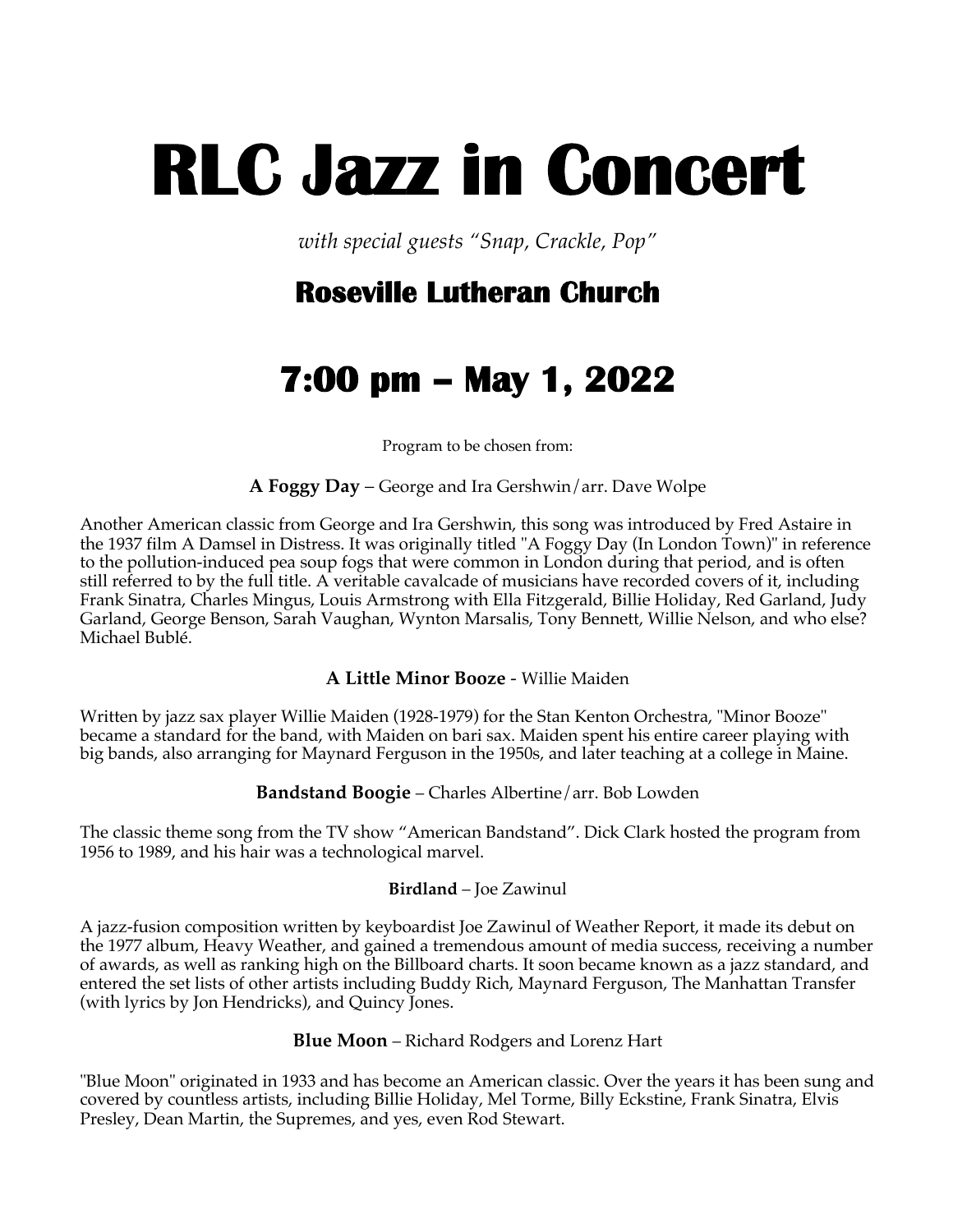#### **Boogie Woogie Bugle Boy** - arr. Jeff Bowar

The song became a major hit for the Andrews Sisters, reaching No. 6 on the American pop singles chart in 1941. Bette Midler's 1972 version also reached the Top Ten on the U.S. Billboard Hot 100. The song tells the story of a renowned Chicago street musician who is drafted into the U.S. Army, and even though he was "the top man at his craft", he was relegated in the Army to blowing the morning wake-up call (Reveille). But then one of his commanding officers sympathetically assembled a band to keep him company, and soon he was blowing Reveille "8 to the bar, in boogie rhythm." More than one person has claimed to be the original Boogie Woogie Bugler - articles published about the song in the WWII years identify him as Clarence Zylman of Muskegon, Michigan.

#### **Cute** – Neal Hefti and Stanley Styne

"Cute" was first recorded in 1958 by Count Basie on the album *Basie Plays Hefti*. Hefti, who had played trumpet for Woody Herman in the 1940s, started arranging for Basie in the 1950s and helped define the modern sound of Basie's orchestra. It was during this time that Hefti began to flourish as a composer. He went on to compose scores for several films (*How To Murder Your Wife, Barefoot in the Park, Harlow*) and television shows (*Batman, The Odd Couple*). "Cute" features the band's drummer, Kurt Bachmayer.

#### **Feeling Good** – Newley and Bricusse

"Feeling Good" was written by English songwriters Anthony Newley and Leslie Bricusse for the musical "The Roar of the Greasepaint – The Smell of the Crowd", and was first performed on stage in 1964 by Cy Grant on the show's UK tour, and by Gilbert Price in the original Broadway cast in 1965. Nina Simone recorded the song for her 1965 album "I Put a Spell on You" and it became a standard. It was later covered by Michael Bublé, and released as the lead single from his album, "It's Time" in 2005.

#### **Frosty the Bluesman** – Haywood Banks/arr. Denver Bierman

It's cold but there's not a lot of snow. Even snowmen can get the blues.

#### **I Got Rhythm/Fascinating Rhythm** - arr. Jeff Bowar

These two classic tunes by George and Ira Gershwin are put together in an arrangement by Jeff Bowar. I Got Rhythm first appeared in the 1930 musical "Girl Crazy" and was sung by Ethel Merman. "Fascinating Rhythm" was composed in 1924 for "Lady Be Good" and was performed by Cliff Edwards, Fred Astaire and Adele Astaire. The Astaires recorded the song in 1926 with George Gershwin at the piano.

#### **I Thought About You** – Johnny Mercer and Jimmy Van Heusen

"I Thought About You" was written in 1939 by the great songwriting team of Jimmy Van Heusen and Johnny Mercer. The lyrics were inspired by Mercer's trip to Chicago. The song has become a jazz standard and has been performed by numerous artists including Ray Brown, Dave Brubeck, Miles Davis, Ella Fitzgerald, Billie Holiday, Shirley Horn, Mel Tormé and Cleo Laine, and naturally, Frank Sinatra.

#### **It's Oh, So Nice** – Sammy Nestico

Written for the Count Basie Orchestra, "It's Oh, So Nice" appeared on the band's epic album "Basie Straight Ahead" in 1968. Sammy Nestico started out as a trombone player and later became a prolific writer and arranger. In his long life (1924-2021), he arranged music for the United States Air Force Band, directed the United States Marine Band, and wrote music for nearly 70 television programs including "Mission Impossible", "Mannix", "M\*A\*S\*H" and "Charlie's Angels", as well as the movie "The Color Purple".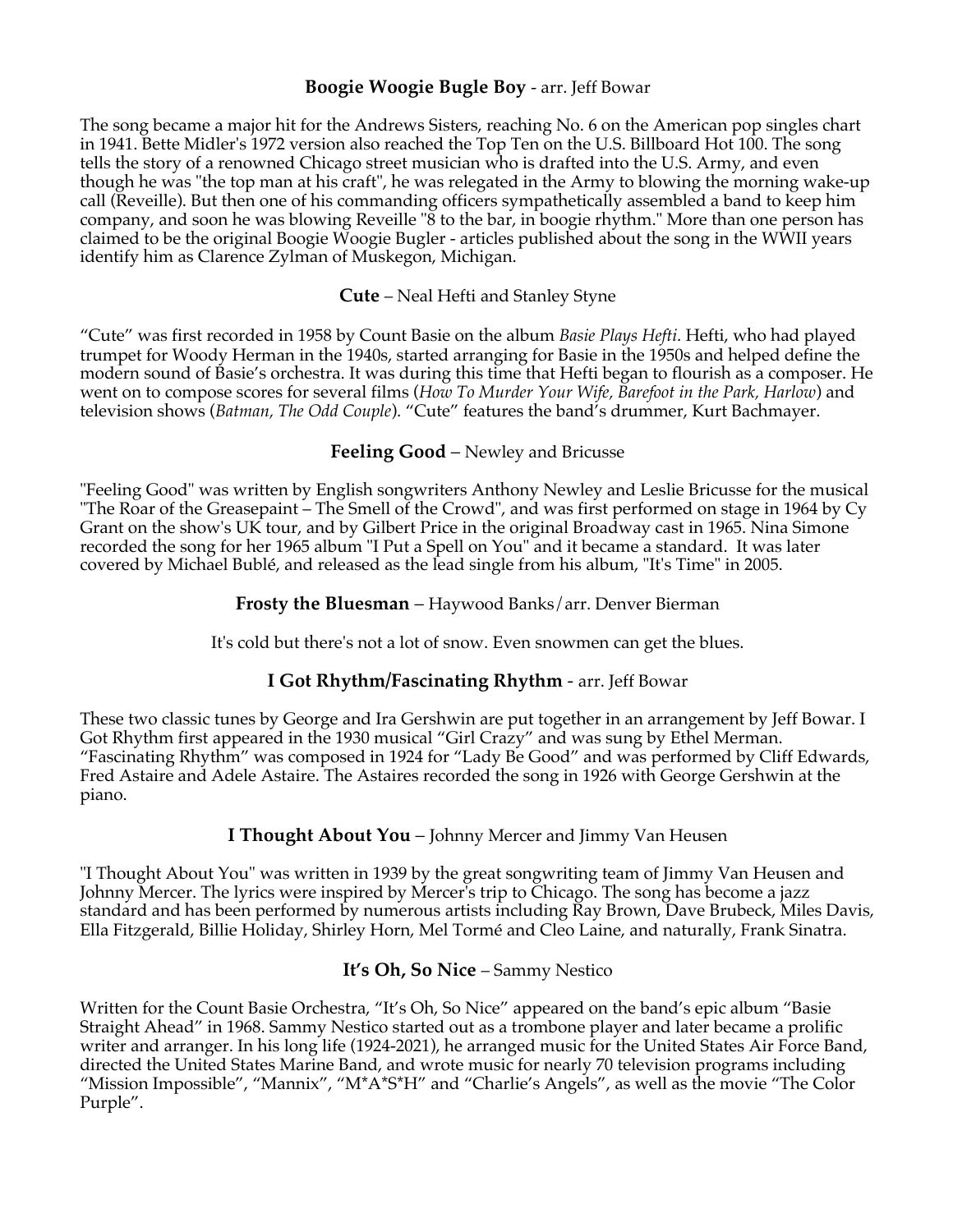#### **New York, New York** – John Kander and Fred Ebb/arr. Bob Lowden

"New York, New York") was written by Kander and Ebb for the Martin Scorcese film of the same title, and was performed in the film by Liza Minelli. Ebb attributed the song's success to actor Robert DeNiro , who rejected their original theme because he thought it was "too weak". The song did not become a popular hit until it was picked up in concert by Frank Sinatra during his performances at Radio City Music Hall in 1978.

#### **That Warm Feeling** – Sammy Nestico

"That Warm Feeling" is a classic ballad, reminiscent of Neal Hefti's classic "Lil' Darlin'" (which was recorded by the Count Basie Orchestra in 1958). It premiered on the band's famed album "Basie Straight Ahead" in 1968, with composer Nestico at the piano.

#### **Time After Time** – Sammy Cahn & Jule Styne/arr. Jeff Bowar

A jazz standard written by Sammy Cahn and Jule Styne in 1947. It was introduced by Frank Sinatra (and subsequently by Kathryn Grayson) in the film "It Happened in Brooklyn."

#### **Walkin' My Baby Back Home** - Roy Turk and Fred Ahlert - arr. Jeff Bowar

A popular song written in 1930, early versions were released by Nick Lucas, Ted Weems,The Charleston Chasers, Lee Morse, Jo Stafford, and Harry Richman - before Nat King Cole score a major hit with it in 1952. It was the title song from the 1953 film starring Donald O'Connor, Janet Leigh, Buddy Hackett, and Scatman Crothers. In 2008, Natalie Cole recorded the song as a virtual duet with her father and it was the first single for her album "Still Unforgettable."

#### **What a Wonderful World – Thiele & Weiss**

"What a Wonderful World" is a song written by Bob Thiele (as "George Douglas") and George David Weiss. It was first recorded by Louis Armstrong and released in 1967 as a single. It topped the pop chart in the United Kingdom, but performed poorly in the United States because Larry Newton, the president of ABC Records, disliked the song and refused to promote it. After it was heard in the film "Good Morning, Vietnam", it was reissued as a single in 1988, and rose to number 32 on the Billboard Hot 100. Armstrong's recording was inducted to the Grammy Hall of Fame in 1999.

*Program notes by John Helgen*